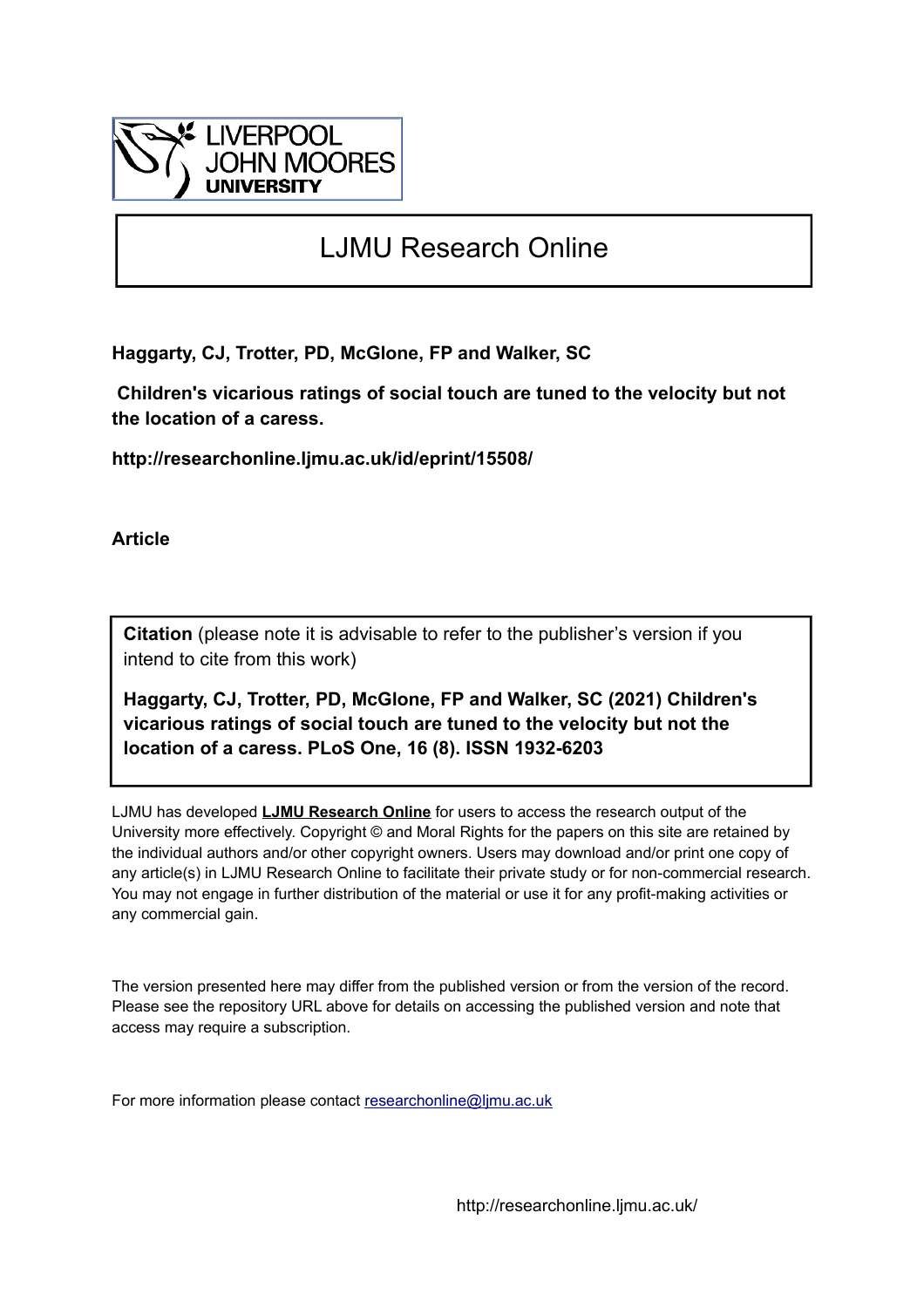

# **OPEN ACCESS**

**Citation:** Haggarty CJ, Trotter PD, McGlone F, Walker SC (2021) Children's vicarious ratings of social touch are tuned to the velocity but not the location of a caress. PLoS ONE 16(8): e0256303. <https://doi.org/10.1371/journal.pone.0256303>

**Editor:** François Tremblay, University of Ottawa, CANADA

**Received:** March 28, 2021

**Accepted:** August 3, 2021

**Published:** August 26, 2021

**Copyright:** © 2021 Haggarty et al. This is an open access article distributed under the terms of the Creative Commons [Attribution](http://creativecommons.org/licenses/by/4.0/) License, which permits unrestricted use, distribution, and reproduction in any medium, provided the original author and source are credited.

**Data Availability Statement:** All data files are available from the LJMU data repository: [https://](https://doi.org/10.24377/LJMU.d.00000091) [doi.org/10.24377/LJMU.d.00000091.](https://doi.org/10.24377/LJMU.d.00000091)

**Funding:** This work was supported by Leverhulme Trust Project Grant RPG-2013-058 awarded to FM & SCW which employed PDT. CH received a PhD studentship from Liverpool John Moores University.

**Competing interests:** The authors have declared that no competing interests exist.

<span id="page-1-0"></span>RESEARCH ARTICLE

# Children's vicarious ratings of social touch are tuned to the velocity but not the location of a caress

## $\blacksquare$ Connor J. Haggarty $\blacksquare$ <sup>1¤</sup>, Paula D. Trotter<sup>1</sup>, Francis McGlone<sup>1,2</sup>, Susannah C. Walker $\blacksquare$ <sup>1</sup>\*

**1** Research Centre for Brain & Behaviour, School of Psychology, Liverpool John Moores University, Liverpool, United Kingdom, **2** Institute of Psychology, Health & Society, University of Liverpool, Liverpool, United Kingdom

¤ Current address: Centre for Social and Affective Neuroscience, Linköping University, Linköping, Sweden \* S.C.Walker@ljmu.ac.uk

# Abstract

Affective sharing is a bottom-up process involving automatic processing of sensory inputs that facilitate vicarious experience of another's emotional state. It is grounded directly in the prior experiences of the perceiver. In adults, vicarious ratings of affective touch match the known velocity tuning and hypothesised anatomical distribution of C-tactile afferents (CT), a subclass of C-fibre which respond preferentially to low force/velocity stroking touch, typically perceived as pleasant. Given the centrality of touch to early nurturing interactions, here we examined whether primary school aged children's vicarious ratings of affective touch show the same anatomical and velocity specific patterns reported in adults. Forty-four children aged between 8 and 11 (mean age 9, 24 male) rated a sequence of video clips depicting one individual being touched by another on 5 different upper-body sites (palm, dorsal forearm, ventral forearm, upper-arm and back) at 3 different velocities (static, CT optimal, slow stroking and non-CT optimal, fast stroking). Immediately after viewing each clip, participants were asked to rate how pleasant they perceived the touch to be. While children rated the CT optimal velocity significantly higher than static or non-CT optimal touch, unlike adults their ratings did not vary across skin sites. This difference may reflect the fact children's ratings are grounded in bottom-up affective resonance while adults also draw on top-down cognitive evaluation of the broader social context when rating the stimuli.

## **1. Introduction**

Affective resonance is a bottom-up process which involves automatic processing of sensory inputs that facilitate vicarious experience of another's emotional state [\[1\]](#page-9-0). The neural basis of affective sharing has been widely studied using pain observation paradigms, which reveal significant overlap between brain areas activated during vicarious and first-hand experience of pain [\[2–4\]](#page-9-0). Affective resonance for pain can be observed whether an actor's facial expressions are being observed or not  $[4-6]$ . For example, viewing body parts in a painful condition in the absence of a broader social context results in common activation of brain regions as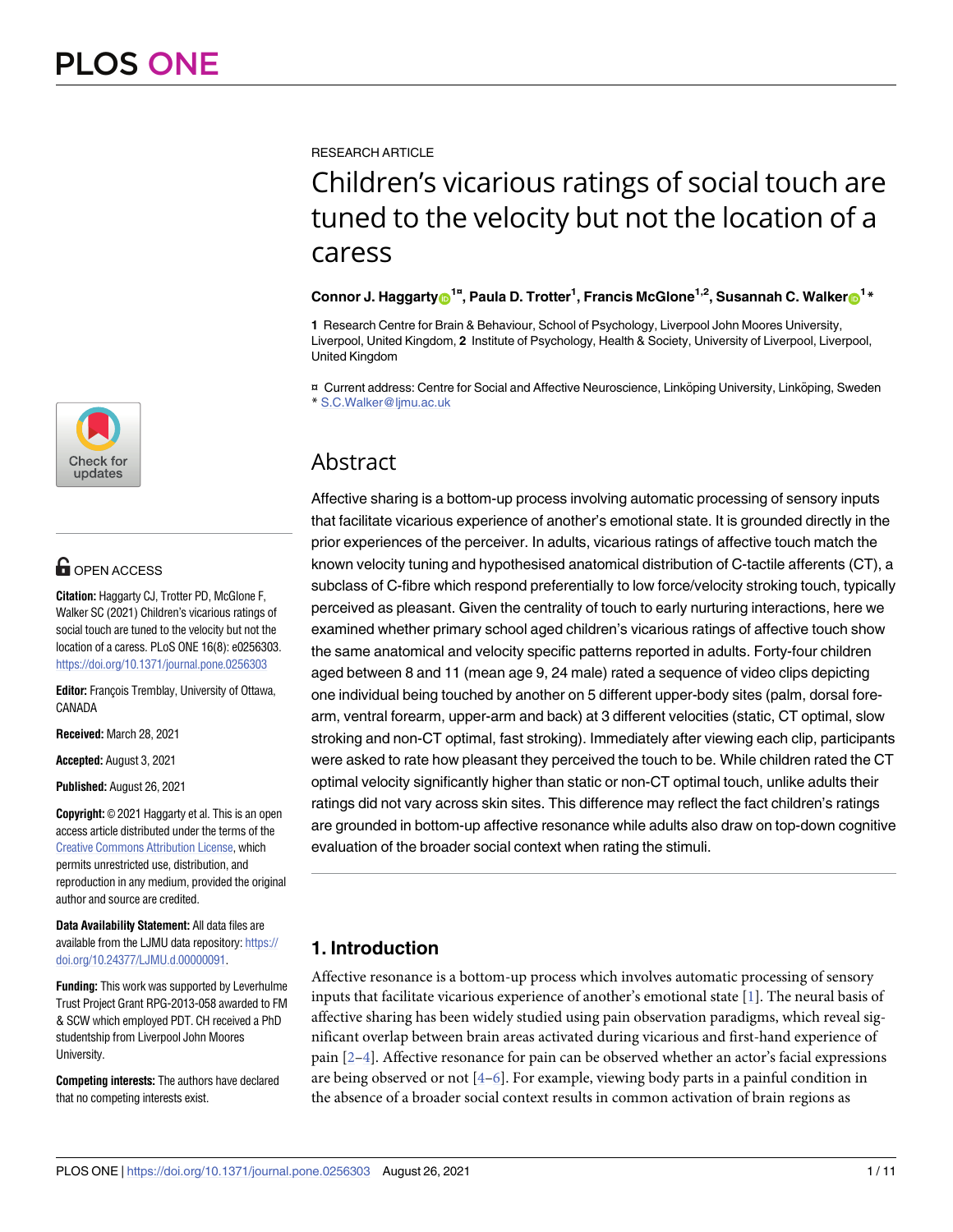<span id="page-2-0"></span>self-experienced pain [\[6](#page-9-0)]. The perception-action coupling mechanisms which underpin affect sharing are present implicitly from birth  $[7, 8]$  $[7, 8]$  $[7, 8]$  $[7, 8]$  and become explicit with experience through childhood and adolescence  $[9, 10]$  $[9, 10]$  $[9, 10]$ . They are thus likely to provide the initial mechanism upon which, higher order, top-down processes required for cognitive empathy are built [\[1\]](#page-9-0).

Just as with pain, people show affective empathy for vicariously experienced touch [\[11–14](#page-9-0)]. For example, viewing another person receive social, caressing touch elicits the same velocity dependent responses in the posterior insula cortex as are reported when the same stimulus is experienced first-hand [[14](#page-9-0)]. These findings suggest that the velocity of touch is a key feature which people use to determine its affective content. Indeed, there is neurobiological support for this hypothesis; a class of unmyelinated c-fibres has been identified and characterised in the hairy skin of mammals that are tuned to exactly the stimulus velocities which, in psychophysical studies, participants perceive as most pleasant [[15](#page-9-0)–[17](#page-9-0)] That is, single unit microneurography recordings show these c-tactile afferents (CTs) fire most prominently to a stimulus moving across their receptive field at 1-10cm/s, the very velocity range which reliably produces the highest hedonic ratings when participants experience gentle stroking touch [\[16\]](#page-9-0).

Evidence that affect sharing is grounded directly in the prior experiences of the perceiver comes from study of patients carrying a heritable mutation which leads to reduced c-fibre density  $[18]$ . In addition to blunted temperature and pain sensitivity, patients with this hereditary sensory and autonomic neuropathy type V (HSAN-V) mutation do not report velocity dependent ratings of gentle, moving touch and furthermore, show exactly the same flattened pattern of ratings to vicariously experienced touch. Neurally, whether experiencing touch first-hand or vicariously, HSAN-V patients' responses within posterior insular cortex showed no distinction between stimuli moving at a CT optimal 3cm/s or a non-CT optimal 30cm/s. Overall, despite reporting the same levels of interpersonal touch as the control group, HSAN-V patients haven't learned that stimulus velocity is an important cue for judging its affective value [\[18\]](#page-9-0). These data provide important evidence both that vicarious ratings are grounded in the viewer's own perceptual experience and that CTs contribute to the development of pleasant touch perception. Further indication that personal experience shapes affective touch ratings comes from a recent psychophysical study where young adults, who as children experienced abuse and or neglect, showed blunted sensitivity to CT-targeted touch, whether experienced first-hand or vicariously. Again, this was despite the fact they reported the same levels of current intimate social touch as the control group [\[19\]](#page-9-0).

The notion that early social tactile experience shapes adult perceptions of affective touch is not surprising given the centrality of touch to early nurturing interactions and its role in promoting attachment formation [[20–22](#page-10-0) for reviews] Indeed, neuroimaging data shows that the CT system is functional from birth  $[23, 24]$  $[23, 24]$  $[23, 24]$  and parents spontaneously caress their infant at CT optimal velocities [\[25–27\]](#page-10-0). While neural differentiation between discriminative and affective aspects of touch develops over the first 12 months of life [\[28–31](#page-10-0)], behaviourally, by 9 months of age, children show an attentional bias to CT-targeted over faster or slower skin stroking [[32](#page-10-0)]. Indeed, once old enough to use a rating scale, in a psychophysical study young children showed similar, velocity dependent ratings of affective touch as adults [\[33\]](#page-10-0).

In addition to velocity, another cue to the affective value of social touch is location. While the anatomical distribution of CTs in human skin is not known, psychophysical studies have reported variation in the perceived pleasantness of CT-targeted touch across skin sites [\[15,](#page-9-0) [34,](#page-10-0) [35\]](#page-10-0) and biopsy studies reported higher density of epidermal c-fibres on the back than proximal limb sites [\[36\]](#page-10-0). This is consistent with molecular genetic visualization of massage responsive C-low threshold mechanoreceptors (CLTMs–the presumed rodent homologue of CTs) in mice which revealed a denser distribution in dorsal than ventral thoracic sites, greater proximal than distal limb innervation and a complete absence from glabrous paw skin [[37](#page-10-0)]. Though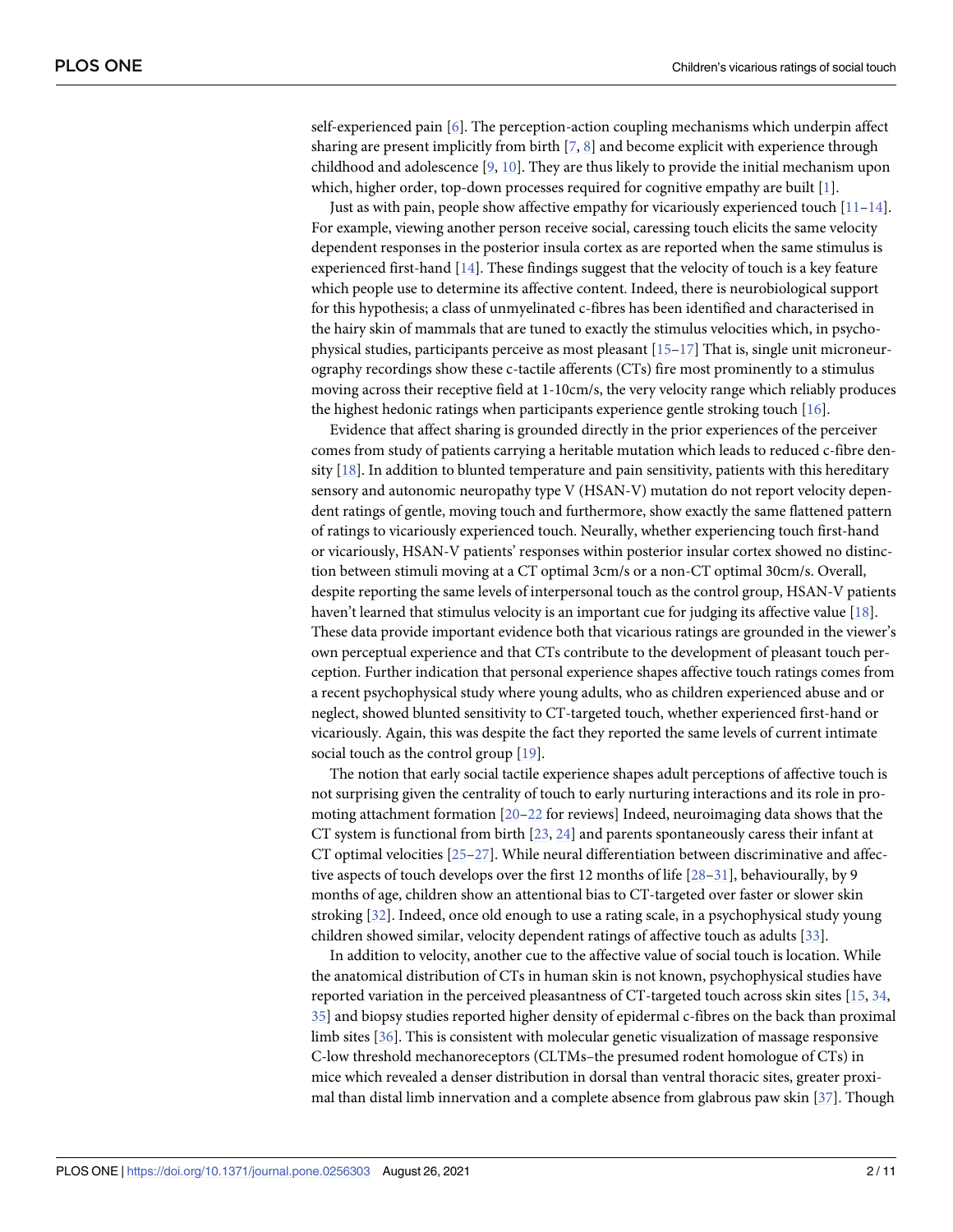<span id="page-3-0"></span>velocity tuning of rodent CLTMs has not been established, stroking touch applied to rats at CT optimal velocities elicits dopamine release within the nucleus accumbens (NAC). The effect is anatomically specific, as stroking applied to the back elicited a significantly greater dopamine response than stroking the limbs or abdomen [\[38\]](#page-10-0). Consistent with this report, several behavioural studies, in humans and animals, have established that selective CLTM activation, or application of touch which should optimally activate CTs, is motivating and its rewarding value is learned rapidly [\[39–](#page-10-0)[42](#page-11-0)].

We have previously reported that adults' affective responses to observed social touch reflect the predicted anatomical distribution and known velocity tuning of CTs [[19](#page-9-0), [43](#page-11-0)]. That is, we observed the same velocity dependent psychophysical response curves in ratings of observed touch, delivered on CT innervated hairy skin sites, as have been reported to felt touch. Furthermore, people rated touch on the back, where CT innervation is hypothesized to be most dense, higher than on more proximal sites. While, in psychophysical tests using directly felt touch, the same velocity dependent relationship between pleasantness and touch has been reported on the palm as on the arm [\[44\]](#page-11-0), we did not see the equivalent velocity tuned profile in response to observed touch to the palm [[19](#page-9-0), [43](#page-11-0)]. This difference may reflect the fact our stimuli included a static touch condition, which while being highly relevant to many social tactile interactions, such as hand holding, is not generally studied psychophysically, where dynamic stroking is typically used.

The aim of the present study was to determine whether children's ratings of vicariously experienced affective touch show the same velocity and anatomical specificity as adult ratings. We hypothesised, given the centrality of touch to nurturing interactions and early behavioural sensitivity to the specific rewarding value of CT targeted touch, that such preferences would be observable early in development and so children's rating patterns would match those previously reported in adults.

## **2. Methods**

#### **2.1 Participants**

Forty-four children aged 8–11 years (mean 9 years +/- 0.9, 24 male), were recruited from years 4, 5 and 6 of a primary school in the Northwest of England. Parents/Guardians gave written informed consent for their child's participation. Each child also provided informed assent before beginning the study. The study was approved by the LJMU Psychology Research Ethics Committee.

#### **2.2 Materials & methods**

Participants viewed and rated a random sequence of 15 short (5 sec) videos depicting one male individual being touched by a female at 5 different skin sites (back, upper arm, ventral forearm, dorsal forearm and palm) and at 3 different velocities (Static touch, slow—CT optimal strokes and fast–non-CT optimal strokes). [\(Fig](#page-4-0) 1A shows video stills, depicting the 5 body sites investigated) [[43](#page-11-0)]. Immediately after viewing each clip, a new screen appeared where participants were asked make a hedonic rating using a smiley face scale (designed and validated for use with young children by Cascio et al & Croy et al  $[33, 45]$  $[33, 45]$  $[33, 45]$  $[33, 45]$ —see [Fig](#page-4-0) 1B): (1) Thinking about the video you have just watched answer the question below by choosing a face. How nice do you think it was for the person being touched? (2) Again, thinking about the same video answer the question below by choosing a face. How much would you like to be touched like that? These two questions always appeared in the same order, each on a new screen, with question 2 appearing directly after the response to question 1 was made. They were designed to probe expectations of how touch is perceived by others versus self.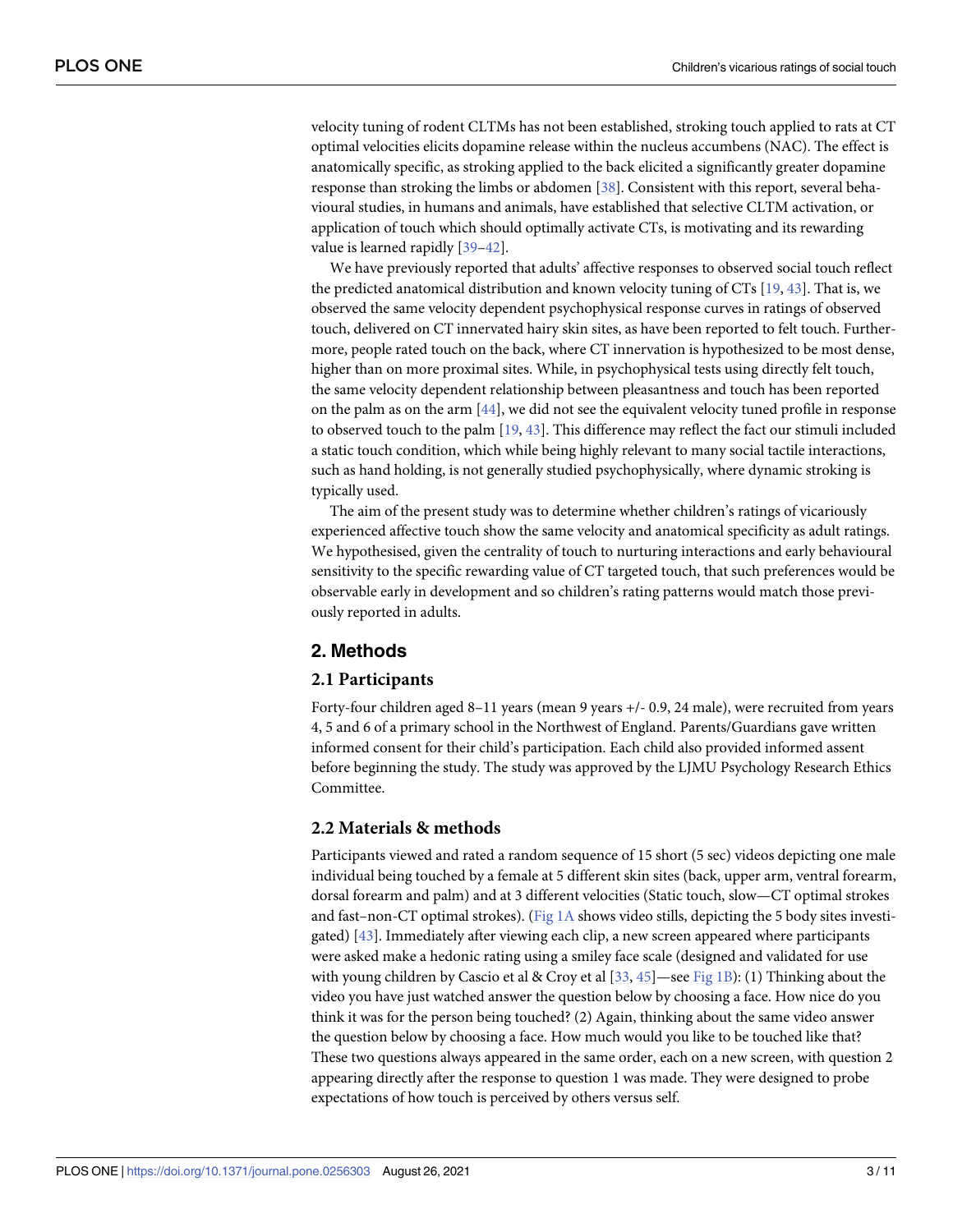<span id="page-4-0"></span>

**[Fig](#page-3-0) 1. (A)** Stills from the videos presented, one depicting each of the 5 locations studied. The clips lacked any social context, faces were not visible, and showed only the hand and forearm of one female actor "the toucher" and the relevant upper body part (back, arm or palm) or the other male actor "the receiver." **(B)** Example of the smiley face scale used for measuring the children's affective touch ratings. (adapted from [35](#page-10-0),[47](#page-11-0)).

<https://doi.org/10.1371/journal.pone.0256303.g001>

#### **2.3 Procedure**

Children completed the experiment in a computer classroom at school. All testing took place on the same morning and was conducted in 4 sessions with 8–13 children present in each. Initially, the experimenter read through a short information sheet with the group and before beginning, children were asked if they still wished to take part. To prevent students being influenced by their peers they were asked to sit at computers with an empty space between each other. The experimenter then gave a brief overview of what they were going to do. To test their understanding of how to use the rating scale, initially several images of different types of food were displayed on a projector screen at the front of the room. Children were instructed to use the smiley face scale to rate the different types of food. The food shown included a variety of items that the children were likely to really like, items they were likely to rate neutrally and finally items they were likely to dislike (Images included, chocolates and French fries, carrots, beans, strawberries and apples, sprouts and mushrooms). Each type of food was displayed one at a time in a random order. Once it was clear to the experimenter that all the children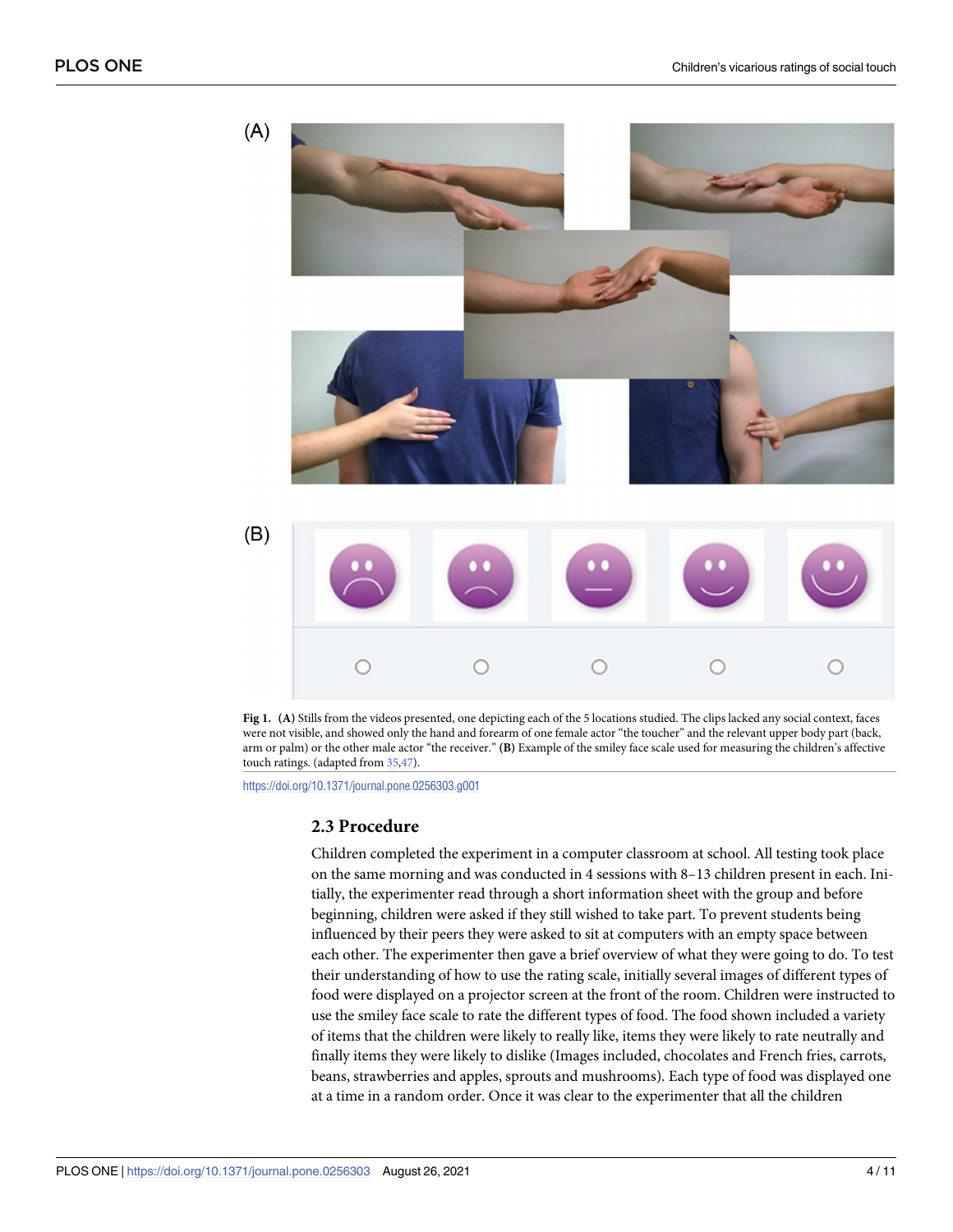<span id="page-5-0"></span>understood how to use the scale, further instructions were given. Children were told that in a few moments, they would view a series of videos each showing a person being touched. It was made clear that two questions would appear following each video, which they were required to answer honestly as there were no right or wrong answers. Before the first video was shown, children were required to enter their age. If the students had no further questions, they were instructed to begin. The children watched each video at their own computer, allowing them to work through the questions at their own pace. After all the children had finished, they were fully debriefed and returned to their classes. The study was hosted in Qualtrics version 04 2018 (Provo, UT) survey software.

#### **2.4 Statistical analysis**

Following the procedure of Croy et al [\[33\]](#page-10-0), in their previous use of this rating scale to measure children's perception of affective touch, the ratings from the pictorial scales were converted into numbers (1-very bad, 2-bad, 3-neutral, 4-happy, 5-very happy). Subsequently, data were analyzed in SPSS (Version 26) using a generalized linear model with ordinal logistic link function; Velocity (3 levels) and Location (5 levels) were entered as within subject factors, subject was entered as a random factor. Significant main effects were followed up using Wilcoxon Signed Ranks tests for non-parametric data. Due to a coding error, it is not possible to match up a participant's gender to their age and touch rating data. Figures were drawn using R packages tidyverse and ggsignif.

#### **3. Results**

#### **Q1. How nice do you think it was for the person being touched?**

A significant main effect of velocity was identified (Wald  $\chi^2(2) = 34.11$ ,  $p < 0.001$ ), with Wilcoxon Signed Ranks tests confirming CT optimal  $(\sim$ 3cm/s) touch was rated significantly more positively than the other two velocities (*p*s *<* 0.002). While there was a trend for static touch to be rated less positively than fast  $(\sim 30 \text{cm/s})$  touch, this did not reach the threshold for significance ( $p = 0.06$ ). There was no significant main effect of location (Wald  $\chi^2(4) = 2.33$ ,  $p = 0.68$ ), nor was there a significant location by velocity interaction (Wald  $\chi^2(8) = 14.28$ ,  $p = 0.08$ ). See [Fig](#page-6-0) 2.

#### **Q2. How much would you like to be touched like that?**

For this question too, a significant main effect of velocity was identified (Wald  $\chi^2(2) = 30.96$ , *p <* 0.001) with Wilcoxon Signed Ranks tests again confirming CT optimal (~3cm/s) touch was rated significantly more positively than the other two velocities (*ps <* 0.002). Ratings of static and fast ( $\sim$ 30cm/s) touch did not differ significantly ( $p = 0.14$ ). For this question too, there was no significant of location (Wald  $\chi^2(4) = 7.72$ ,  $p = 0.10$ ), nor was there as significant location by velocity interaction (Wald  $\chi^2(8) = 12.95$ ,  $p = 0.11$ ). See [Fig](#page-7-0) 3.

Thus, whether considering self or other, while children, like adults, rated the CT optimal  $(\sim$ 3cm/s) touch as significantly more pleasant than either static or fast ( $\sim$ 30cm/s) touch, their ratings did not vary across body sites.

#### **Relationship between responses to question 1 and 2**

Spearman's correlations confirmed that, as previously reported with adults [[43](#page-11-0)], responses to the self and other questions were significantly correlated (static  $r_s = .34$ ,  $p = 0.01$ , CT  $r_s = .55$ ,  $p < .001$ , non-CT  $r_s = .57$ ,  $p < .001$ ).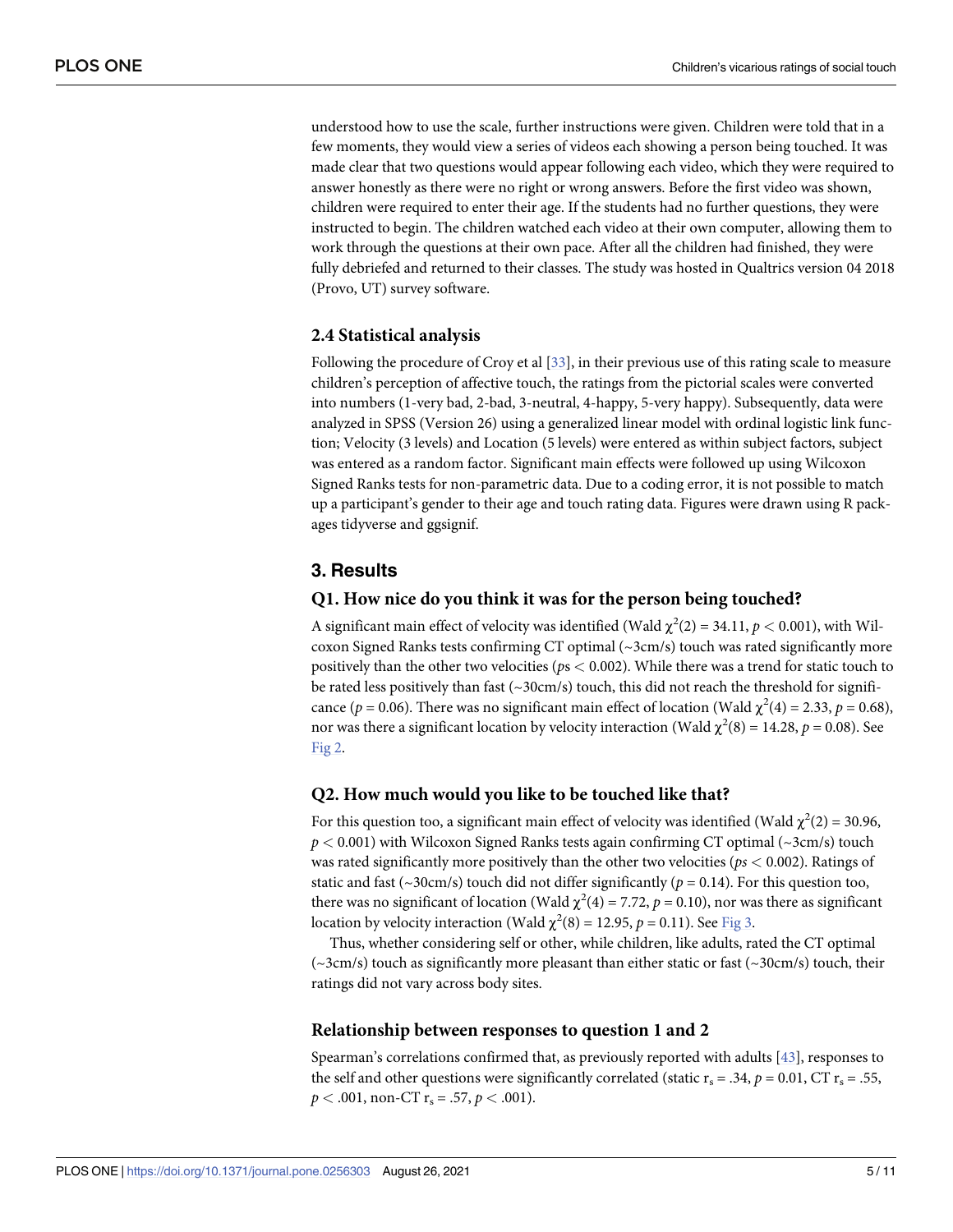<span id="page-6-0"></span>

[Fig](#page-5-0) 2. Box and whisker plot showing median pleasantness ratings (thick black line) for touch at the 3 stroking velocities for **question 1.** Dots represent individual participant ratings. There is a significant main effect of velocity (p *<* 0.001), but no effect of location, or location x velocity interaction. Wilcoxon Signed Ranks tests confirmed that the CT optimal velocity, slow stroking touch was rated significantly more positively than either static or fast stroking, non-CT optimal velocity touch, ��ps *<* 0.002.

<https://doi.org/10.1371/journal.pone.0256303.g002>

#### **4. Discussion**

Consistent with our hypothesis, primary school age children rated the vicarious observation of slowly moving touch, optimal for activating CTs, as significantly more pleasant than static or faster, non-CT optimal touch. This finding is in line with previous studies in adults showing that seen-touch produces the same, velocity dependent affective responses as felt-touch [[14](#page-9-0), [18,](#page-9-0) [19](#page-9-0), [43](#page-11-0)]. However, contrary to our prediction, children's rating patterns do not vary according to the skin site being touched. This contrasts with two previous studies using these same video stimuli with adults, where touch on the back was rated higher than touch on more proximal arm and palm sites [\[19,](#page-9-0) [43\]](#page-11-0). Furthermore, unlike adults, children's ratings of touch to the glabrous skin of the palm showed the same relationship between velocity and perceived pleasantness as on the other, hairy skin sites shown. In contrast, we have previously found that adults rate vicariously experienced, static touch on the palm equally pleasant to CT-optimal touch [\[19,](#page-9-0) [43\]](#page-11-0). Taken together, these findings show that, as with adults, children use velocity as a cue to determine the affective value of social touch. This is consistent with psychophysical, behavioral and neuroimaging studies showing the CT system is functional from birth and that children differentiate the affective qualities of CT optimal and non-CT optimal touch [\[23,](#page-10-0) [24,](#page-10-0) [32,](#page-10-0) [33](#page-10-0)]. This is also consistent with studies of vicarious pain which report affective resonance to dynamic depictions of painful touch, which, like our stimuli, lacked a broader social context [\[46\]](#page-11-0).

The lack of topographical differentiation in the children's ratings could be explained by several factors. On the one hand, children may not yet have had sufficient touch exposure and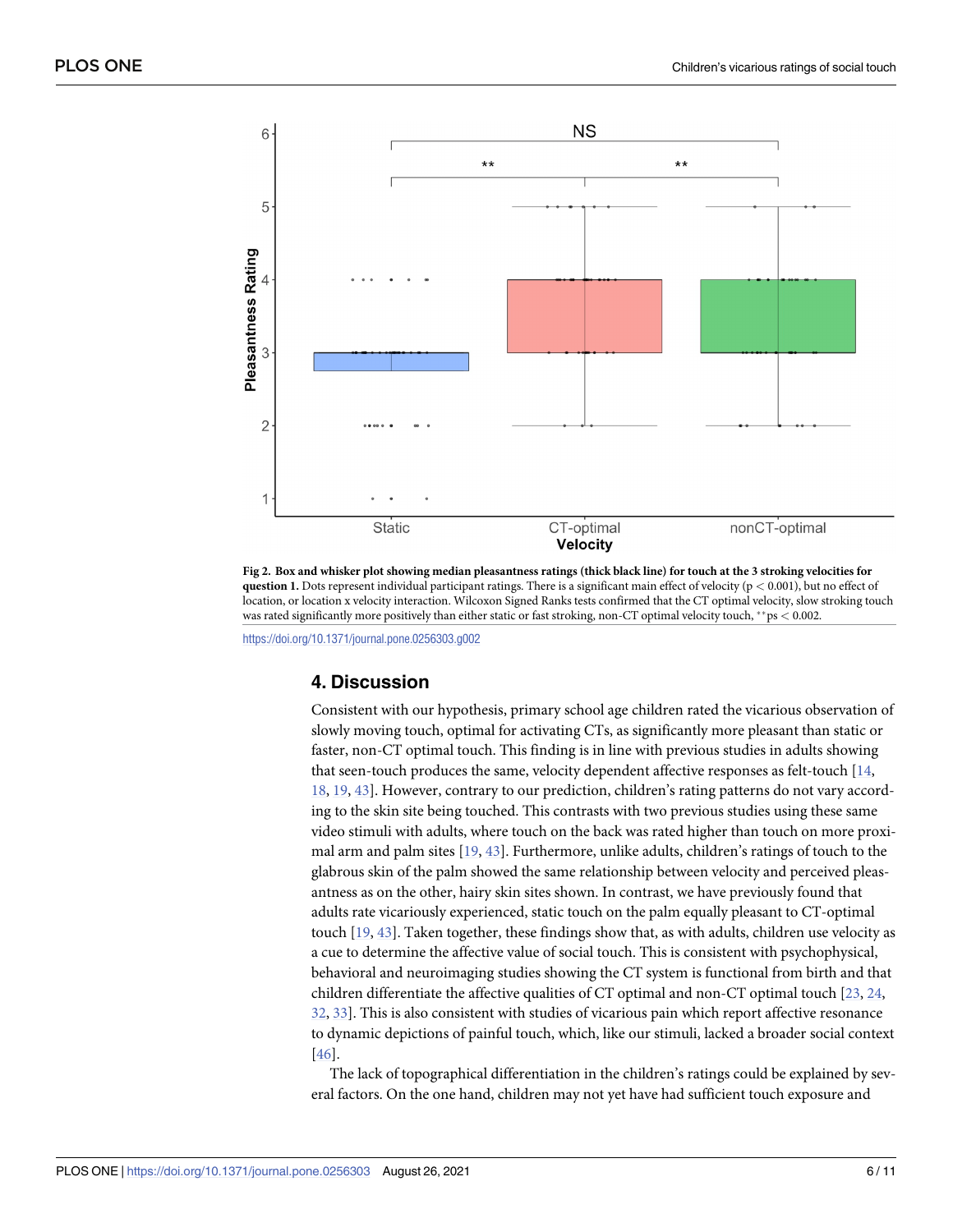<span id="page-7-0"></span>

[Fig](#page-5-0) 3. Box and whisker plot showing median pleasantness ratings (thick black line) for touch at the 3 stroking velocities for **question 2.** Dots represent individual participant ratings. As per question 1, there is a significant main effect of velocity (p *<* 0.001), but no effect of location, or location x velocity interaction. Wilcoxon Signed Ranks tests confirmed that the CT optimal velocity, slow stroking touch was rated significantly more positively than either static or non-CT optimal velocity touch, ��ps*<*0.002.

<https://doi.org/10.1371/journal.pone.0256303.g003>

experience to differentiate affective values across skin sites. That could be because static touch to the palm, a hand on the shoulder, or a back rub are more typical of adult-to-adult interactions than the adult-child or child-child interactions, which the children are presumably drawing on to make their affective responses. Perceptions of touch are typically context dependent; how pleasant a given tactile interaction is reported to be varies both with who is doing the touching and where on the body the touch occurs [[47](#page-11-0)]. Our stimuli excluded all social context from the clips shown and the touch occurs only at body sites where people rate touch positively in a range of social contexts [\[47,](#page-11-0) [48\]](#page-11-0). However, it could be that the topographical differentiations shown in adult ratings rely on top-down cognitive processes, drawing on a context which isn't explicitly provided in the videos, while children's ratings reflect a purely bottom-up affective resonance. If that is the case, it remains to be determined whether this difference is experience dependent or whether children lack the top-down cognitive empathic abilities necessary for the previously reported anatomical distinctions to emerge  $[9]$ . Future work could systematically test how contextual features, such as the age and gender of the actors in the social interaction, influence affective ratings. Alternatively, the inherently limited variance produced with the child-friendly rating scale we used here may have meant we lacked the sensitivity to differentiate between skin sites [\[45\]](#page-11-0). However, we think this is unlikely as in adults we only used a 7-point Likert scale and here children's ratings did vary by velocity and were not at ceiling or floor for any clip presented.

Here, as with our previous study, we did not see any difference in the self-versus other focused questions we posed. This is consistent with previous studies with patient's lacking cfibres, whose vicarious ratings of moving touch mapped directly on to their ratings of directly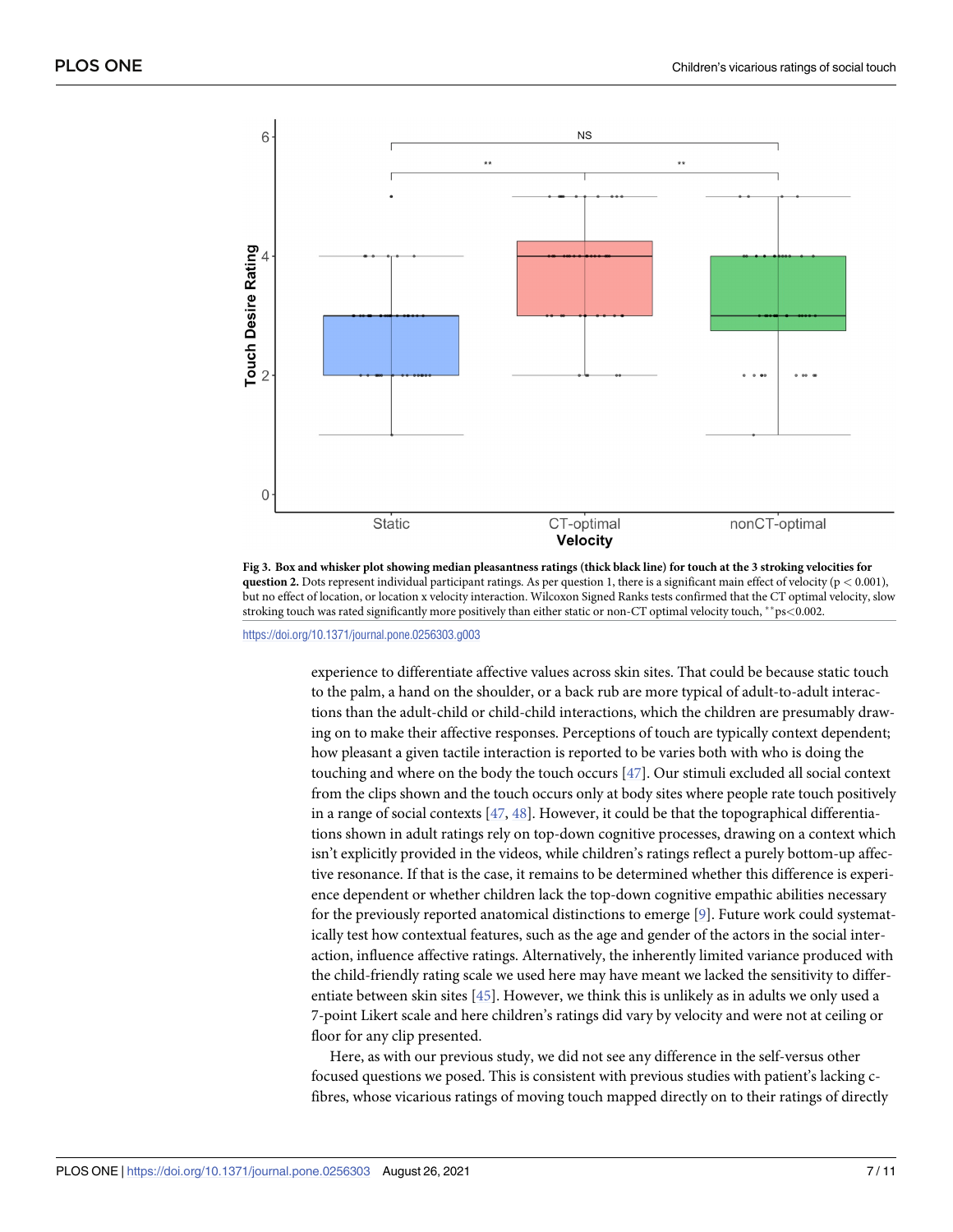<span id="page-8-0"></span>experienced touch, providing strong evidence that affective resonance is indeed grounded in the viewer's own perceptual experience [\[18](#page-9-0)]. It is also important to note that while here we would not necessarily expect the children's experiences to differ strongly from others they know, in future studies the two questions may be useful in probing how trait and state factors modify vicarious ratings. For example, a number of studies have reported that neural responses to both experienced and seen touch vary in relation to several personality traits [\[49–51](#page-11-0)]. Furthermore, tactile sensitivities are commonly reported in children and adults with developmental disorders and autism spectrum conditions (ASC) [[45](#page-11-0), [52](#page-11-0)]. Indeed, fMRI data reveals blunted neural responses to affective touch in children and adolescents with ASC, in comparison to typically developing controls [\[53\]](#page-11-0). Thus, it would be interesting to determine whether these groups recognize that their affective tactile experiences are atypical to those of family and friends. A limitation of our study design may be that our self and other questions directly follow each other, which could prime participants to simply enter the same response again. We chose this design to try to avoid participants getting confused by the question they are answering at a given point. However, in future perhaps a blocked design, where participants rate all of the videos twice, once in relation to themselves and once in relation to a specific other, in a counterbalanced order, may improve sensitivity of this measure.

Given somatotopic organization within the posterior insula has been reported in the processing of both painful and pleasant tactile stimuli [[54–56\]](#page-11-0), we have previously proposed that the anatomical differentiation of adult's vicariously experienced affective touch ratings reflect the hypothesized anatomical distribution of CTs [\[43\]](#page-11-0). However, given the absence of this differentiation in the current study, perhaps they rather reflect adult's top-down, cognitive evaluation of the video stimuli. Future studies using fMRI may facilitate the testing of these alternative possibilities. While responses in posterior insula cortex to dynamic social, but not nonsocial, touch vary according to velocity [[14](#page-9-0), [18](#page-9-0)], activity here does not correlate with participant ratings of touch pleasantness. However, responses in posterior superior temporal sulcus and orbitofrontal cortex have previously been found to correlate with the subjective value of sensory stimuli, including affective touch [[57](#page-11-0)–[59](#page-11-0)]. Furthermore, activity in primary somatosensory, but not posterior insula, cortex has been found to vary according to the visual context in which a caress is experienced [[60](#page-11-0)]. Thus, determining where in the brain these anatomically differentiated vicarious touch ratings are represented would give insight into the underlying sensory and cognitive processes.

#### **Acknowledgments**

The authors would like to thank Ashleigh Goodwin for her help with data collection.

## **Author Contributions**

**Conceptualization:** Connor J. Haggarty, Paula D. Trotter, Francis McGlone, Susannah C. Walker.

**Formal analysis:** Susannah C. Walker.

**Funding acquisition:** Francis McGlone, Susannah C. Walker.

**Methodology:** Connor J. Haggarty, Paula D. Trotter, Francis McGlone, Susannah C. Walker.

**Supervision:** Susannah C. Walker.

**Visualization:** Connor J. Haggarty.

**Writing – original draft:** Susannah C. Walker.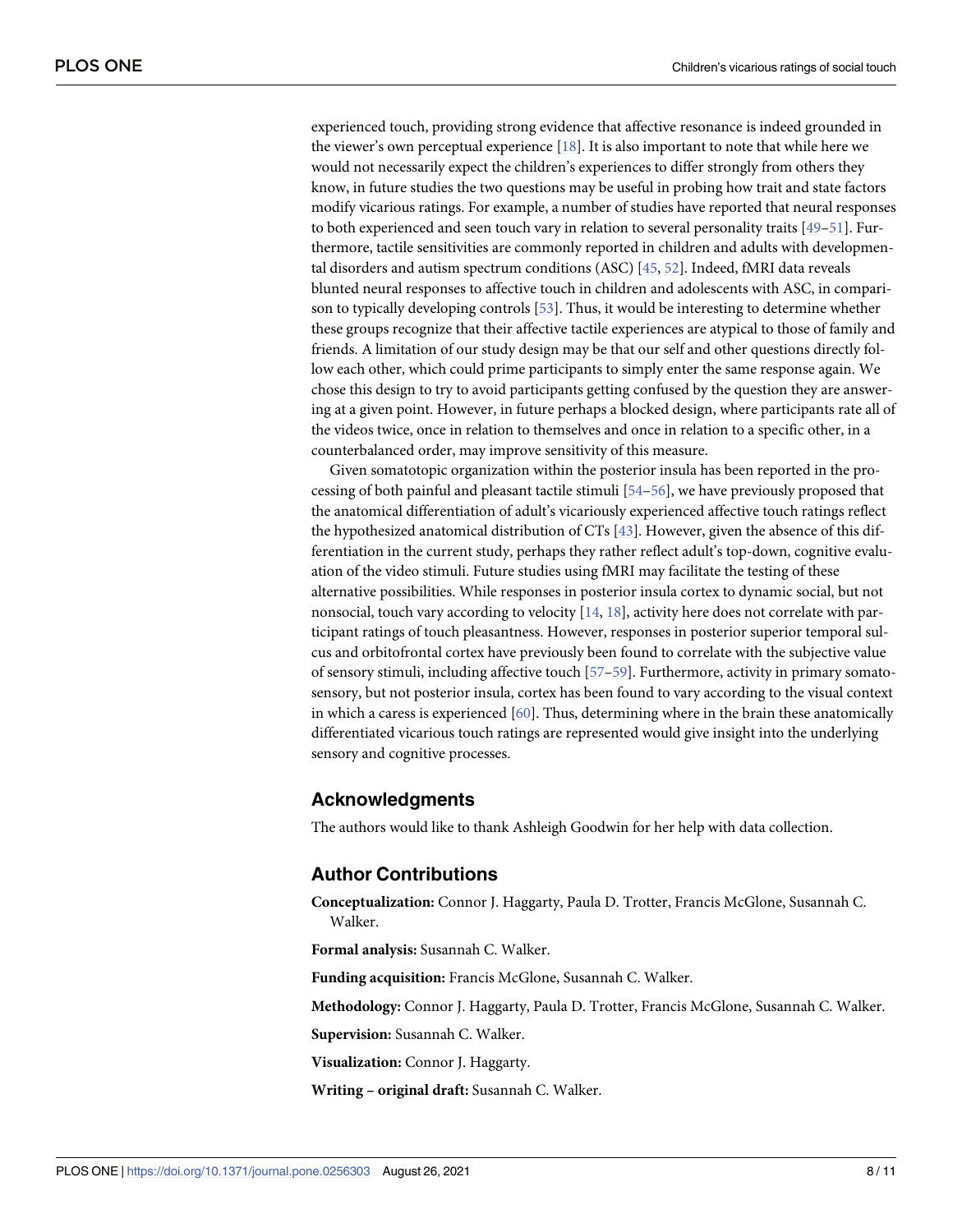<span id="page-9-0"></span>**Writing – review & editing:** Connor J. Haggarty, Paula D. Trotter, Francis McGlone, Susannah C. Walker.

#### **References**

- **[1](#page-1-0).** Decety J, Meyer M. From emotion resonance to empathic understanding: A social developmental neuroscience account. Dev Psychopathol. 2008; 20: 1053–1080. [https://doi.org/10.1017/](https://doi.org/10.1017/S0954579408000503) [S0954579408000503](https://doi.org/10.1017/S0954579408000503) PMID: [18838031](http://www.ncbi.nlm.nih.gov/pubmed/18838031)
- **[2](#page-1-0).** Jackson PL, Rainville P, Decety J. To what extent do we share the pain of others? Insight from the neural bases of pain empathy. Pain. Pain; 2006. pp. 5–9. <https://doi.org/10.1016/j.pain.2006.09.013> PMID: [16997470](http://www.ncbi.nlm.nih.gov/pubmed/16997470)
- **3.** Morrison I, Tipper SP, Fenton-Adams WL, Bach P. 'Feeling' others' painful actions: The sensorimotor integration of pain and action information. Hum Brain Mapp. 2013; 34: 1982–1998. [https://doi.org/10.](https://doi.org/10.1002/hbm.22040) [1002/hbm.22040](https://doi.org/10.1002/hbm.22040) PMID: [22451259](http://www.ncbi.nlm.nih.gov/pubmed/22451259)
- **[4](#page-1-0).** Singer T, Seymour B, O'Doherty J, Kaube H, Dolan RJ, Frith CD. Empathy for Pain Involves the Affective but not Sensory Components of Pain. Science (80-). 2004; 303: 1157–1162. [https://doi.org/10.](https://doi.org/10.1126/science.1093535) [1126/science.1093535](https://doi.org/10.1126/science.1093535) PMID: [14976305](http://www.ncbi.nlm.nih.gov/pubmed/14976305)
- **5.** Botvinick M, Jha AP, Bylsma LM, Fabian SA, Solomon PE, Prkachin KM. Viewing facial expressions of pain engages cortical areas involved in the direct experience of pain. Neuroimage. 2005; 25: 312–319. <https://doi.org/10.1016/j.neuroimage.2004.11.043> PMID: [15734365](http://www.ncbi.nlm.nih.gov/pubmed/15734365)
- **[6](#page-1-0).** Jackson PL, Meltzoff AN, Decety J. How do we perceive the pain of others? A window into the neural processes involved in empathy. Neuroimage. 2005; 24: 771–779. [https://doi.org/10.1016/j.neuroimage.](https://doi.org/10.1016/j.neuroimage.2004.09.006) [2004.09.006](https://doi.org/10.1016/j.neuroimage.2004.09.006) PMID: [15652312](http://www.ncbi.nlm.nih.gov/pubmed/15652312)
- **[7](#page-2-0).** Decety J. The neurodevelopment of empathy in humans. Dev Neurosci. 2010; 32: 257–267. [https://doi.](https://doi.org/10.1159/000317771) [org/10.1159/000317771](https://doi.org/10.1159/000317771) PMID: [20805682](http://www.ncbi.nlm.nih.gov/pubmed/20805682)
- **[8](#page-2-0).** Nielsen L. The simulation of emotion experience: On the emotional foundations of theory of mind. Phenomenol Cogn Sci. 2002; 3: 255–286. [https://doi.org/10.1023/A:1021359916894](https://doi.org/10.1023/A%3A1021359916894)
- **[9](#page-2-0).** Decety J, Michalska KJ. Neurodevelopmental changes in the circuits underlying empathy and sympathy from childhood to adulthood. Dev Sci. 2010; 13: 886–899. [https://doi.org/10.1111/j.1467-7687.2009.](https://doi.org/10.1111/j.1467-7687.2009.00940.x) [00940.x](https://doi.org/10.1111/j.1467-7687.2009.00940.x) PMID: [20977559](http://www.ncbi.nlm.nih.gov/pubmed/20977559)
- **[10](#page-2-0).** Lepage JF, Théoret H. The mirror neuron system: Grasping others' actions from birth?: TARGET ARTI-CLE with COMMENTARIES. Dev Sci. 2007; 10: 513–523. [https://doi.org/10.1111/j.1467-7687.2007.](https://doi.org/10.1111/j.1467-7687.2007.00631.x) [00631.x](https://doi.org/10.1111/j.1467-7687.2007.00631.x) PMID: [17683336](http://www.ncbi.nlm.nih.gov/pubmed/17683336)
- **[11](#page-2-0).** Bolognini N, Rossetti A, Fusaro M, Vallar G, Miniussi C. Sharing social touch in the primary somatosensory cortex. Curr Biol. 2014; 24: 1513–1517. <https://doi.org/10.1016/j.cub.2014.05.025> PMID: [24954046](http://www.ncbi.nlm.nih.gov/pubmed/24954046)
- **12.** Keysers C, Wicker B, Gazzola V, Anton JL, Fogassi L, Gallese V. A touching sight: SII/PV activation during the observation and experience of touch. Neuron. 2004; 42: 335–346. [https://doi.org/10.1016/](https://doi.org/10.1016/s0896-6273%2804%2900156-4) [s0896-6273\(04\)00156-4](https://doi.org/10.1016/s0896-6273%2804%2900156-4) PMID: [15091347](http://www.ncbi.nlm.nih.gov/pubmed/15091347)
- **13.** Keysers C, Kaas JH, Gazzola V. Somatosensation in social perception. Nature Reviews Neuroscience. Nat Rev Neurosci; 2010. pp. 417–428. <https://doi.org/10.1038/nrn2833> PMID: [20445542](http://www.ncbi.nlm.nih.gov/pubmed/20445542)
- **[14](#page-2-0).** Morrison I, Bjornsdotter M, Olausson H. Vicarious Responses to Social Touch in Posterior Insular Cortex Are Tuned to Pleasant Caressing Speeds. J Neurosci. 2011; 31: 9554–9562. [https://doi.org/10.](https://doi.org/10.1523/JNEUROSCI.0397-11.2011) [1523/JNEUROSCI.0397-11.2011](https://doi.org/10.1523/JNEUROSCI.0397-11.2011) PMID: [21715620](http://www.ncbi.nlm.nih.gov/pubmed/21715620)
- **[15](#page-2-0).** Essick GK, James A, McGlone FP. Psychophysical assessment of the affective components of nonpainful touch. Neuroreport. 1999; 10: 2083–2087. <https://doi.org/10.1097/00001756-199907130-00017> PMID: [10424679](http://www.ncbi.nlm.nih.gov/pubmed/10424679)
- **[16](#page-2-0).** Löken LS, Wessberg J, Morrison I, McGlone F, Olausson H. Coding of pleasant touch by unmyelinated afferents in humans. Nat Neurosci. 2009; 12: 547–548. <https://doi.org/10.1038/nn.2312> PMID: [19363489](http://www.ncbi.nlm.nih.gov/pubmed/19363489)
- **[17](#page-2-0).** Lloyd DM, Gillis V, Lewis E, Farrell MJ, Morrison I. Pleasant touch moderates the subjective but not objective aspects of body perception. Front Behav Neurosci. 2013; 7: 207. [https://doi.org/10.3389/](https://doi.org/10.3389/fnbeh.2013.00207) [fnbeh.2013.00207](https://doi.org/10.3389/fnbeh.2013.00207) PMID: [24391563](http://www.ncbi.nlm.nih.gov/pubmed/24391563)
- [18](#page-2-0). Morrison I, Löken LS, Minde J, Wessberg J, Perini I, Nennesmo I, et al. Reduced C-afferent fibre density affects perceived pleasantness and empathy for touch. Brain. 2011; 134: 1116–1126. [https://doi.org/](https://doi.org/10.1093/brain/awr011) [10.1093/brain/awr011](https://doi.org/10.1093/brain/awr011) PMID: [21378097](http://www.ncbi.nlm.nih.gov/pubmed/21378097)
- **[19](#page-2-0).** Devine SL, Walker SC, Makdani A, Stockton ER, McFarquhar MJ, McGlone FP, et al. Childhood Adversity and Affective Touch Perception: A Comparison of United Kingdom Care Leavers and Non-care Leavers. Front Psychol. 2020; 11. <https://doi.org/10.3389/fpsyg.2020.557171> PMID: [33240148](http://www.ncbi.nlm.nih.gov/pubmed/33240148)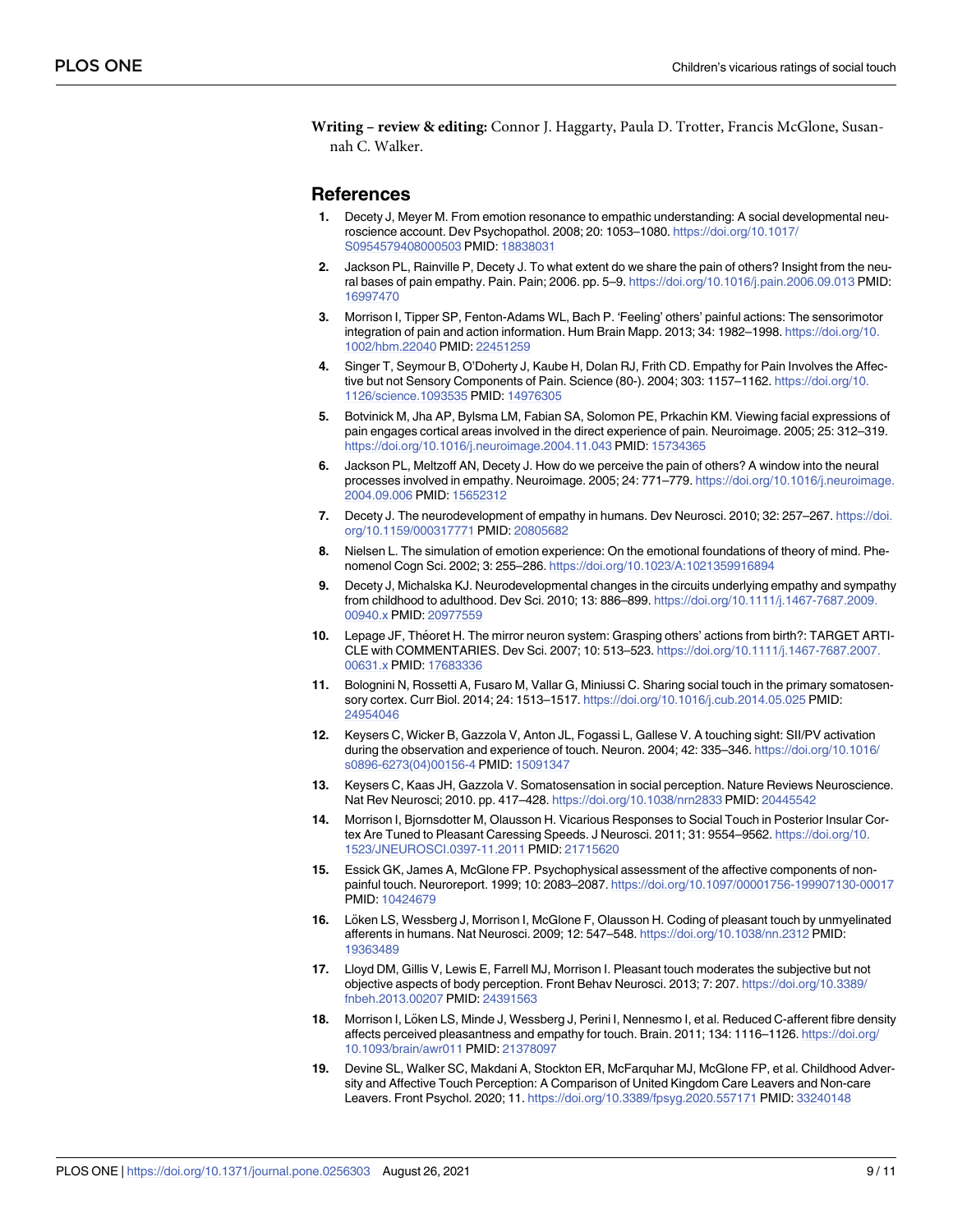- <span id="page-10-0"></span>**[20](#page-2-0).** Bales KL, Witczak LR, Simmons TC, Savidge LE, Rothwell ES, Rogers FD, et al. Social touch during development: Long-term effects on brain and behavior. Neurosci Biobehav Rev. 2018; 95: 202–219. <https://doi.org/10.1016/j.neubiorev.2018.09.019> PMID: [30278194](http://www.ncbi.nlm.nih.gov/pubmed/30278194)
- **21.** Walker SC, McGlone FP. The social brain: Neurobiological basis of affiliative behaviours and psychological well-being. Neuropeptides. 2013; 47. <https://doi.org/10.1016/j.npep.2013.10.008> PMID: [24210942](http://www.ncbi.nlm.nih.gov/pubmed/24210942)
- **[22](#page-2-0).** McGlone F, Wessberg J, Olausson H. Discriminative and Affective Touch: Sensing and Feeling. Neuron. 2014; 82: 737–755. <https://doi.org/10.1016/j.neuron.2014.05.001> PMID: [24853935](http://www.ncbi.nlm.nih.gov/pubmed/24853935)
- **[23](#page-2-0).** Jönsson EH, Kotilahti K, Heiskala J, Wasling HB, Olausson H, Croy I, et al. Affective and non-affective touch evoke differential brain responses in 2-month-old infants. Neuroimage. 2018; 169: 162–171. <https://doi.org/10.1016/j.neuroimage.2017.12.024> PMID: [29242105](http://www.ncbi.nlm.nih.gov/pubmed/29242105)
- **[24](#page-2-0).** Tuulari JJ, Scheinin NM, Lehtola S, Merisaari H, Saunavaara J, Parkkola R, et al. Neural correlates of gentle skin stroking in early infancy. Dev Cogn Neurosci. 2017 [cited 28 Nov 2018]. [https://doi.org/10.](https://doi.org/10.1016/j.dcn.2017.10.004) [1016/j.dcn.2017.10.004](https://doi.org/10.1016/j.dcn.2017.10.004) PMID: [29241822](http://www.ncbi.nlm.nih.gov/pubmed/29241822)
- **[25](#page-2-0).** Croy I, Luong A., Triscoli C, Hofmann E, Olausson H, Sailer U. Interpersonal stroking touch is targeted to C tactile afferent activation. Behav Brain Res. 2016; 297: 37–40. [https://doi.org/10.1016/j.bbr.2015.](https://doi.org/10.1016/j.bbr.2015.09.038) [09.038](https://doi.org/10.1016/j.bbr.2015.09.038) PMID: [26433145](http://www.ncbi.nlm.nih.gov/pubmed/26433145)
- **26.** Van Puyvelde M, Gorissen AS, Pattyn N, McGlone F. Does touch matter? The impact of stroking versus non-stroking maternal touch on cardio-respiratory processes in mothers and infants. Physiol Behav. 2019; 207: 55–63. <https://doi.org/10.1016/j.physbeh.2019.04.024> PMID: [31047950](http://www.ncbi.nlm.nih.gov/pubmed/31047950)
- **[27](#page-2-0).** Van Puyvelde M, Collette L, Gorissen AS, Pattyn N, McGlone F. Infants autonomic cardio-respiratory responses to nurturing stroking touch delivered by the mother or the father. Front Physiol. 2019; 10: 1117. <https://doi.org/10.3389/fphys.2019.01117> PMID: [31555148](http://www.ncbi.nlm.nih.gov/pubmed/31555148)
- **[28](#page-2-0).** Miguel HO, Gonçalves OF, Sampaio A. Behavioral response to tactile stimuli relates to brain response to affective touch in 12-month-old infants. Dev Psychobiol. 2020; 62: 107-115. [https://doi.org/10.1002/](https://doi.org/10.1002/dev.21891) [dev.21891](https://doi.org/10.1002/dev.21891) PMID: [31298419](http://www.ncbi.nlm.nih.gov/pubmed/31298419)
- **29.** Miguel HO, Gonçalves ÓF, Cruz S, Sampaio A. Infant brain response to affective and discriminative touch: A longitudinal study using fNIRS. Soc Neurosci. 2019; 14: 571–582. [https://doi.org/10.1080/](https://doi.org/10.1080/17470919.2018.1536000) [17470919.2018.1536000](https://doi.org/10.1080/17470919.2018.1536000) PMID: [30352004](http://www.ncbi.nlm.nih.gov/pubmed/30352004)
- **30.** Miguel HO, Lisboa IC, Gonçalves OF, Sampaio A. Brain mechanisms for processing discriminative and affective touch in 7-month-old infants. Dev Cogn Neurosci. 2019; 35: 20–27. [https://doi.org/10.1016/j.](https://doi.org/10.1016/j.dcn.2017.10.008) [dcn.2017.10.008](https://doi.org/10.1016/j.dcn.2017.10.008) PMID: [29108882](http://www.ncbi.nlm.nih.gov/pubmed/29108882)
- **[31](#page-2-0).** Pirazzoli L, Lloyd-Fox S, Braukmann R, Johnson MH, Gliga T. Hand or spoon? Exploring the neural basis of affective touch in 5-month-old infants. Dev Cogn Neurosci. 2019; 35: 28–35. [https://doi.org/10.](https://doi.org/10.1016/j.dcn.2018.06.002) [1016/j.dcn.2018.06.002](https://doi.org/10.1016/j.dcn.2018.06.002) PMID: [30120030](http://www.ncbi.nlm.nih.gov/pubmed/30120030)
- **[32](#page-2-0).** Fairhurst MT, Löken L, Grossmann T. Physiological and behavioral responses reveal 9-month-old infants' sensitivity to pleasant touch. Psychol Sci. 2014; 25: 1124–1131. [https://doi.org/10.1177/](https://doi.org/10.1177/0956797614527114) [0956797614527114](https://doi.org/10.1177/0956797614527114) PMID: [24681587](http://www.ncbi.nlm.nih.gov/pubmed/24681587)
- **[33](#page-2-0).** Croy I, Sehlstedt I, Wasling HB, Ackerley R, Olausson H. Gentle touch perception: From early childhood to adolescence. Dev Cogn Neurosci. 2019; 35: 81–86. <https://doi.org/10.1016/j.dcn.2017.07.009> PMID: [28927641](http://www.ncbi.nlm.nih.gov/pubmed/28927641)
- **[34](#page-2-0).** Ackerley R, Saar K, McGlone F, Backlund Wasling H. Quantifying the sensory and emotional perception of touch: differences between glabrous and hairy skin. Front Behav Neurosci. 2014; 8: 34. [https://doi.](https://doi.org/10.3389/fnbeh.2014.00034) [org/10.3389/fnbeh.2014.00034](https://doi.org/10.3389/fnbeh.2014.00034) PMID: [24574985](http://www.ncbi.nlm.nih.gov/pubmed/24574985)
- **[35](#page-2-0).** Essick GK, McGlone F, Dancer C, Fabricant D, Ragin Y, Phillips N, et al. Quantitative assessment of pleasant touch. Neurosci Biobehav Rev. 2010; 34: 192–203. [https://doi.org/10.1016/j.neubiorev.2009.](https://doi.org/10.1016/j.neubiorev.2009.02.003) [02.003](https://doi.org/10.1016/j.neubiorev.2009.02.003) PMID: [19896001](http://www.ncbi.nlm.nih.gov/pubmed/19896001)
- **[36](#page-2-0).** Kennedy WR, Wendelschafer-Crabb G, Polydefkis M, McArthur JC. Pathology and Quantitation of Cutaneous Innervation. Peripher Neuropathy. 2005; 1: 869–895. [https://doi.org/10.1016/B978-0-7216-](https://doi.org/10.1016/B978-0-7216-9491-7.50037-5) [9491-7.50037-5](https://doi.org/10.1016/B978-0-7216-9491-7.50037-5)
- **[37](#page-2-0).** Liu Q, Vrontou S, Rice FL, Zylka MJ, Dong X, Anderson DJ. Molecular genetic visualization of a rare subset of unmyelinated sensory neurons that may detect gentle touch. Nat Neurosci. 2007; 10: 946–8. <https://doi.org/10.1038/nn1937> PMID: [17618277](http://www.ncbi.nlm.nih.gov/pubmed/17618277)
- **[38](#page-3-0).** Maruyama K, Shimoju R, Ohkubo M, Maruyama H, Kurosawa M. Tactile skin stimulation increases dopamine release in the nucleus accumbens in rats. J Physiol Sci. 2012; 62: 259–266. [https://doi.org/](https://doi.org/10.1007/s12576-012-0205-z) [10.1007/s12576-012-0205-z](https://doi.org/10.1007/s12576-012-0205-z) PMID: [22411566](http://www.ncbi.nlm.nih.gov/pubmed/22411566)
- **[39](#page-3-0).** Vrontou S, Wong AM, Rau KK, Koerber HR, Anderson DJ. Genetic identification of C fibres that detect massage-like stroking of hairy skin in vivo. Nature. 2013; 493: 669–73. [https://doi.org/10.1038/](https://doi.org/10.1038/nature11810) [nature11810](https://doi.org/10.1038/nature11810) PMID: [23364746](http://www.ncbi.nlm.nih.gov/pubmed/23364746)